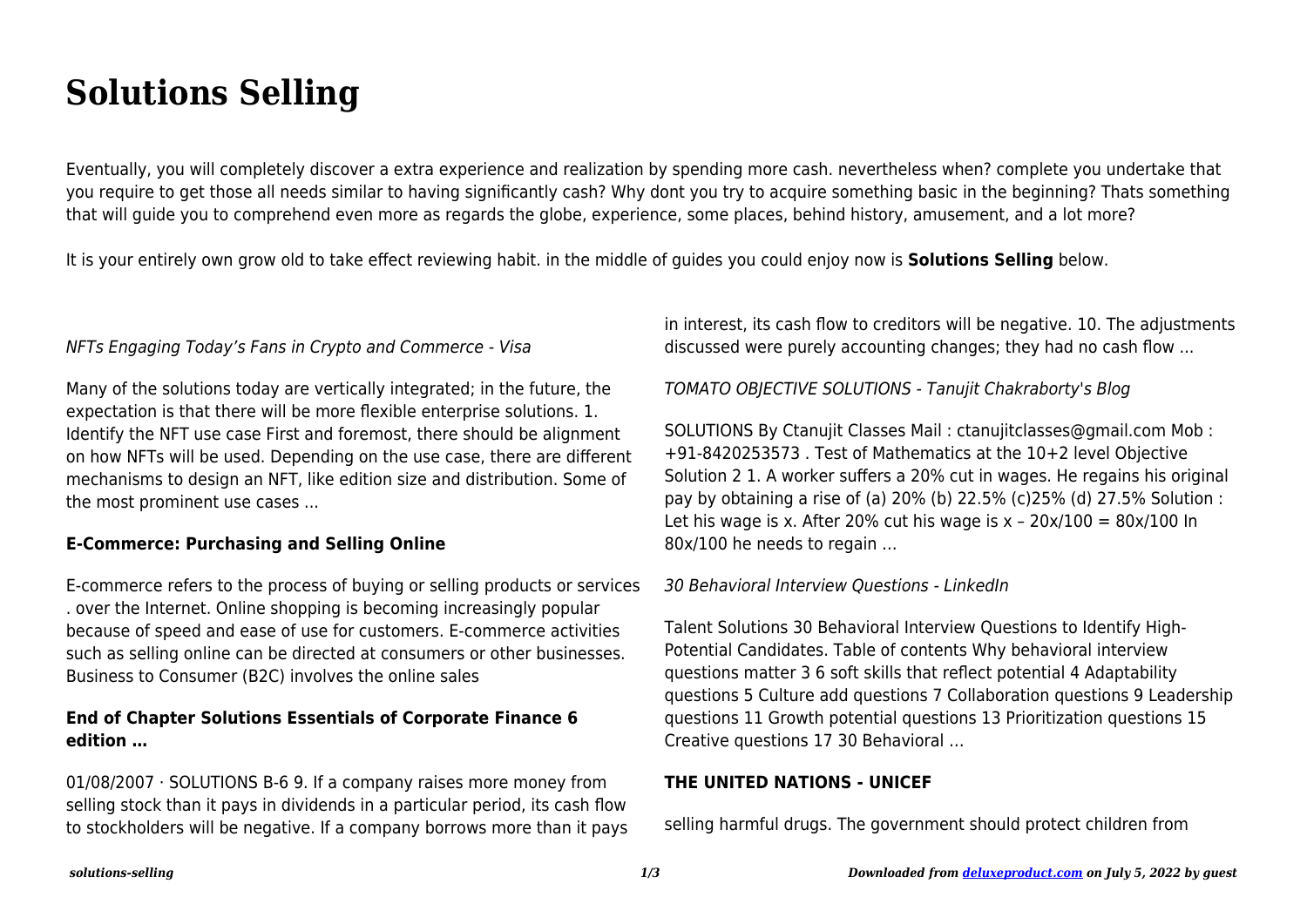sexual exploitation (being taken advantage of) and sexual abuse, including by people forcing children to have sex for money, or making sexual pictures or films of them. Governments must make sure that children are not kidnapped or sold, or taken to other countries or places to be exploited (taken advantage of). …

Sample Questions And Solutions Derivatives - University of Texas …

Exam MFE questions and solutions from May 2007 and May 2009 . May 2007: Questions 1, 3-6, 8, 10-11, 14-15, 17, and 19 Note: Questions 2, 7, 9, 12-13, 16, and 18 do not apply to the new IFM curriculum . May 2009: Questions 1-3, 12, 16-17, and 19-20 Note: Questions 4-11, 13-15, and 18 do not apply to the new IFM curriculum . Note that some of these remaining items (from May 2007 …

# The history of Verizon Communications

fiber-optic network, and delivers integrated business solutions to customers in more than 140 countries. The company's headquarters is located at 1095 Avenue of the Americas in New York City , and it has a major operations hub, the V erizon Center, in Basking Ridge, N.J. In 2014 and 2015 alone, Verizon invested a total of nearly \$35 billion to maintain, upgrade and expand its …

# **Azure IP Co-Sell - microsoft.com**

Co-Selling between Microsoft sellers and our IP solution partners Azure IP Co-Sell benefits Raise visibility of Azure IP solutions to our sellers in order to generate new opportunities to Co-Sell with partners Incentivize sellers to leverage partner's industry expertise through their IP solutions to accelerate customer's digital transformation Extend reach Enter new markets with an ...

Practice Final Exam Solutions!!! Fall 2018 1) The Collegiate

Selling Price (\$) 325 245 Sales (millions) 1,110 1,910 a) Use the data to obtain a linear demand function for this type of cell phones. The linear demand function is given as q(p) we know our points will come to us in the form (price, quantity). Therefore our points given from the chart are (325, 1110) and (245, 1910). Again we find the slope:

## Retail Math Reference and Glossary of Terms - MEA Solutions

The amount of weeks an item is on the selling floor. (Weeks Active implies the quantity of weeks an item has been selling, or available for selling, starting from the first week it sells until it is sold out). n/a n/a All Comp Store Sales A comparison of stores that have been open for more than one year (new stores less than a year old are not included in the comparison). n/a n/a Asset ...

## **Prudential ISA Withdrawal Form - Link Fund Solutions**

Unless you are selling your total holding in a fund, the minimum you can sell from each fund is £250 and you must leave a minimum of £500 in each fund. Fund Name Share Type (Accumulation/ Income) Number of shares or cash value Prudential PruFund Risk Managed 1 or £ Prudential PruFund Risk Managed 2 or £ Prudential PruFund Risk Managed 3 or £

# **Recruiting Metrics Cheat Sheet - LinkedIn**

Recruiting is a form of selling. You're reaching out to candidates through phone calls and emails to entice them to consider working for you and your company. If you have a low candidate call back rate, this may mean your recruiting efforts (introduction or recruiting pitch) may not be compelling enough. Test different recruiting pitches or outreach tools (e.g. email, InMail, phone, social ...

# **Azure Training Journey - query.prod.cms.rt.microsoft.com**

New to data solutions on Azure Azure AI fundamentals New to AI or new to